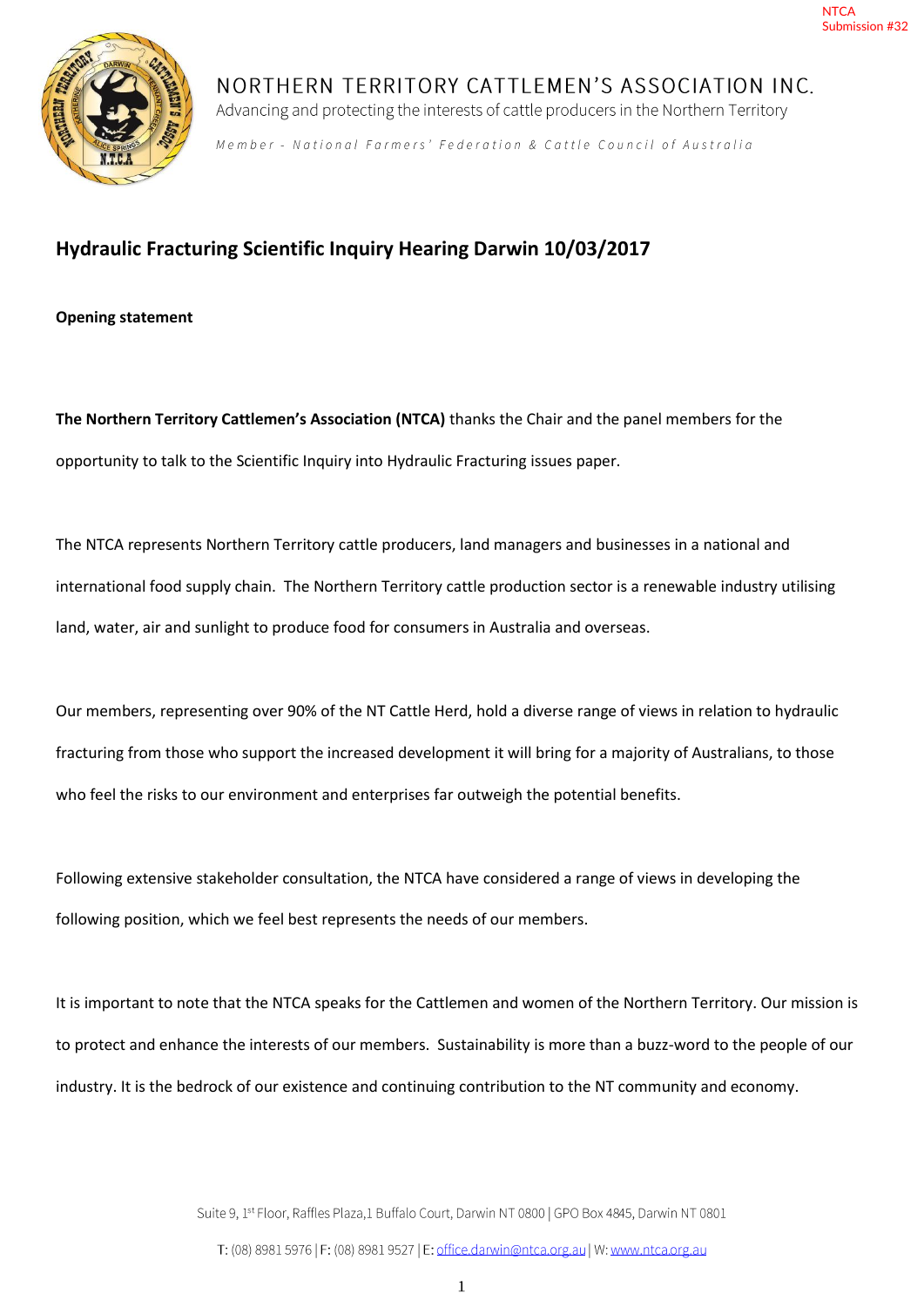

The NTCA **does not** support the use of hydraulic fracturing in the Northern Territory in its current regulatory framework, as the many associated risks to be considered and managed are not yet sufficiently quantified, understood and explained. This is essential to ensure the ongoing sustainability of the pastoral industry and rural communities, availing coexistence.

We acknowledge the considerable gas reserves located within the Northern Territory provide significant economic enticement to Governments present and future. The NTCA also recognises that fossil fuel reserves are finite, while livestock production and agriculture generally will operate in perpetuity.

We do not believe that the pursuit of benefits to be gained from extracting finite resources such as gas for energy, should negatively impact on the long-term benefit gained from our industry.

**Therefore, regardless of the outcome of the inquiry, there are a number of issues of primary concern for the NTCA and our members which are not negotiable and need to be addressed.** 

**These include the integrity and security of;** 

- **Our land, water and terrestrial ecosystems**
- **Our water quality and quantity**
- **Market and consumer confidence in the safety and value of our product**
- **Our livelihoods and businesses**
- **Industry systems and accreditations**
- **The health and wellbeing of our community**

Suite 9, 1<sup>st</sup> Floor, Raffles Plaza, 1 Buffalo Court, Darwin NT 0800 | GPO Box 4845, Darwin NT 0801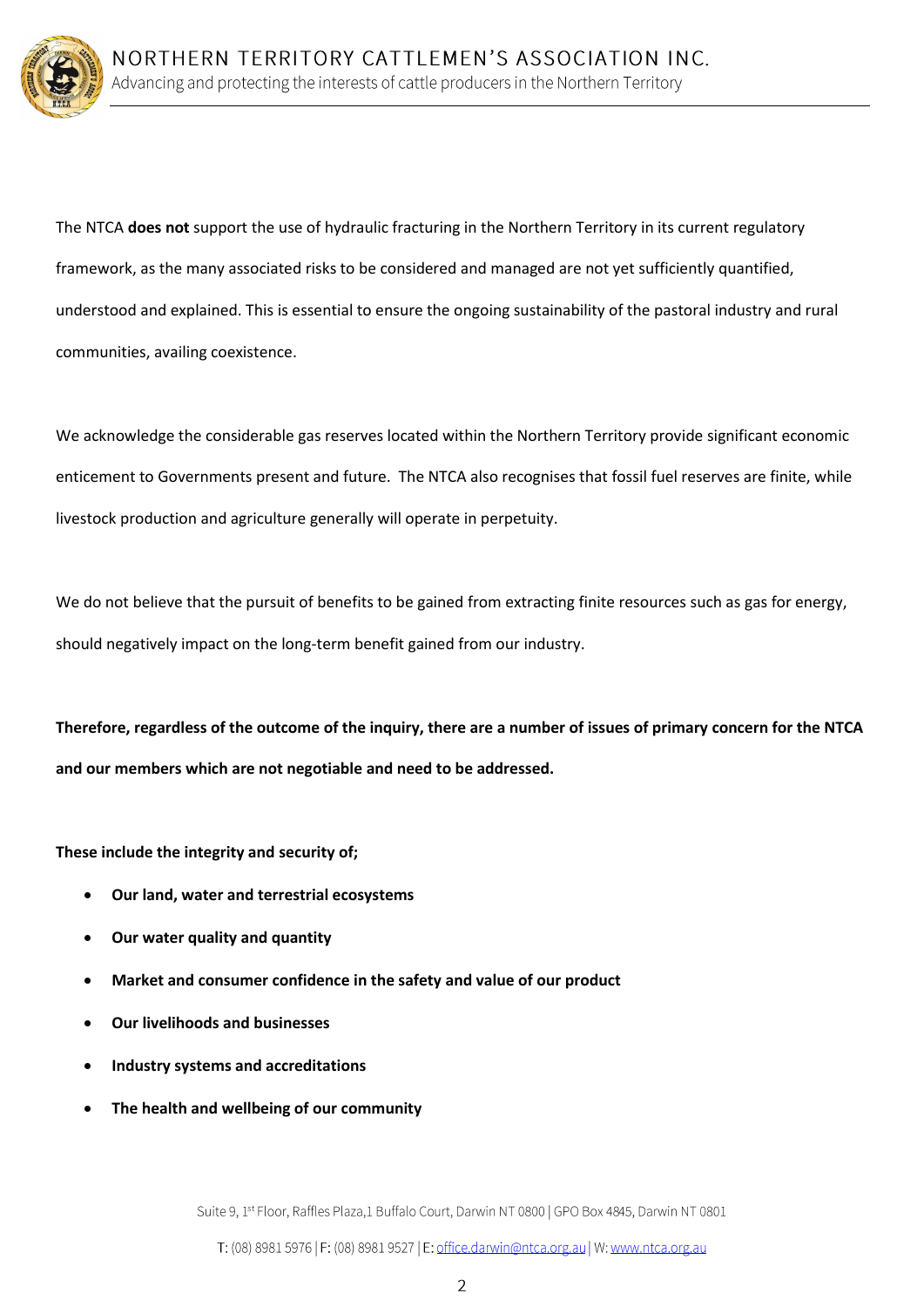

Any risks related to the above must be acknowledged, and systems be put in place to mitigate them to demonstrate a commitment to limiting any potential negative impact as the result of a gas industry.

The NTCA notes a high level of uncertainty in relation to a number of these risks. A number of scientific literature reviews in recent years have highlighted gaps in existing knowledge in relation to environmental and public health, and studies released by various groups are often met with controversy, especially in relation to their impartiality. (The NTCA will reference these in our detailed written submission)

In consideration of this lack of certainty, the NTCA expects a high degree of accountability to offset the risks, such as a model of transparent bonds held in perpetuity.

### **7.1 Water**

**The integrity of water, both surface and underground, for livestock, biodiversity, food and fibre production, and domestic purposes is not negotiable.** 

### Control Measures

A recent survey of NTCA members identified water quality and quantity as the area of most concern. While we await the outcomes of the inquiry by the scientific panel, we believe that the following should be implemented to reduce the residual risk of hydraulic fracturing activities having an adverse impact on water resources;

- Comprehensively map, measure and report baseline data relating to water and connected systems based on a shared framework, criteria, and process to be agreed with a range of stakeholders;
- Identify and exclude from exploration and exploitation, areas where the risk to water is deemed to be unacceptable;

Suite 9, 1<sup>st</sup> Floor, Raffles Plaza, 1 Buffalo Court, Darwin NT 0800 | GPO Box 4845, Darwin NT 0801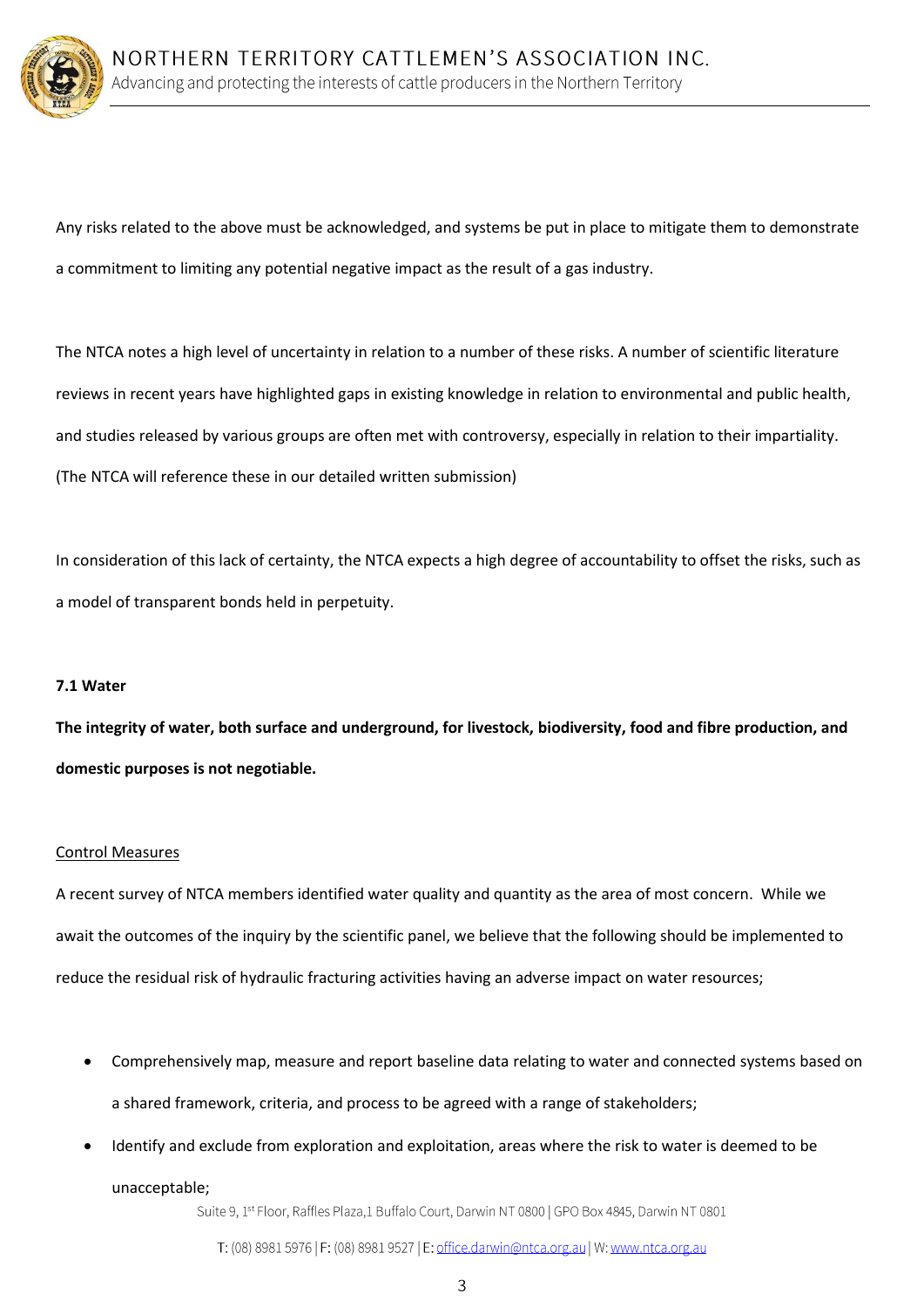

- Make it a requirement that water used for gas exploration and production be obtained from a different source to that of agriculture and domestic use;
- Access to water for the resources sector, including unconventional shale gas, to be regulated under the Water Act , removing the overarching right of proponents to access water;
- A better quantification and understanding of the cumulative effects of developing a gas field in terms of water use in total and on an annual basis.
- Implementing obligatory Make Good Agreements between Landholders and Proponents, to document:
	- o Proponents undertaking not to cause damage to the land's water resources;
	- o Proponents responsibility for any damage caused to the Landholders water resources; and
	- o compensation payable by the Proponent to the Landholder

The NTCA accepts the risks identified under 7.1 in the issues paper.

### **7.2 Land**

The Pastoral Sector reserves the right to protect its terrestrial ecosystems and biodiversity. Soil and ecosystems are vital to a sustainable future.

### Control Measures

To minimise risk to land as a result of hydraulic fracturing practices, the NTCA believes the following control

measures should be implemented;

- Pre-construction baseline measurements and Environmental Impact Assessments to include soil profile data, particularly with respect to surface soil (to protect against contamination and unforeseen impacts to soil biodiversity or health); and
- Regulatory Land Access and Compensation Agreements.

### The NTCA accepts the risks identified under 7.2 in the issues paper.

Suite 9, 1st Floor, Raffles Plaza,1 Buffalo Court, Darwin NT 0800 | GPO Box 4845, Darwin NT 0801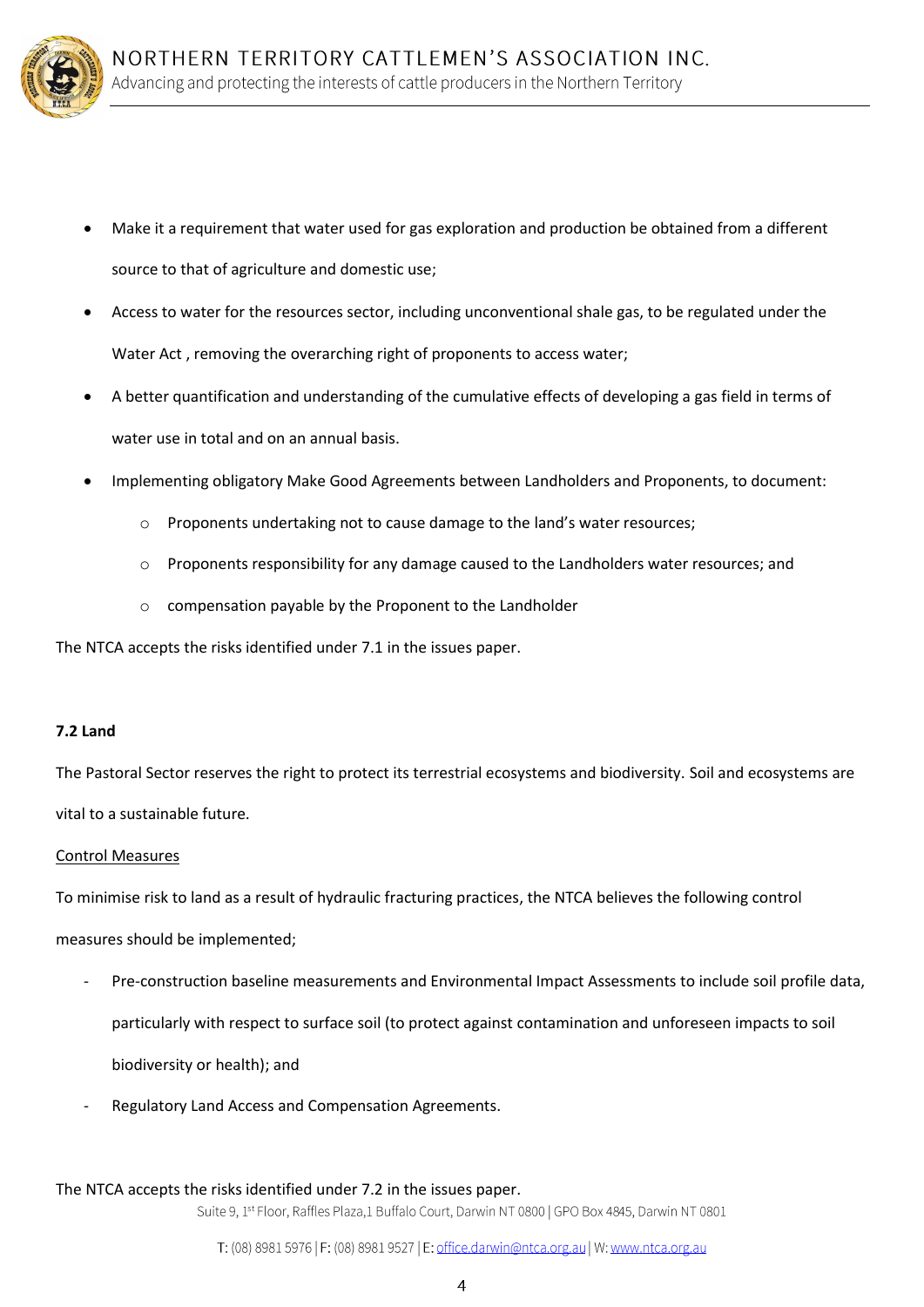

### **7.3 Air**

Air quality is an integral component of a healthy environment and production systems.

#### Control Measure

To prevent detrimental impacts as a result of unforeseen release of emissions from well sites, the following control measure should be implemented;

Well heads to include air quality monitoring devices that are monitored by an independent third party. Air quality monitoring to extend beyond dust particulate monitoring and include all emissions identified as a potential risk of release due to the fracturing process.

The NTCA accepts the risks identified under 7.3 in the issues paper.

### **7.4 Public health**

Human physical and mental health should not be compromised under any circumstances and is of the utmost concern to the NTCA.

The impact of an unconventional gas industry within the NT has the potential to place considerable mental strain on pastoralists directly involved in the activities as well as those on neighbouring properties or in proposed development areas. There is also a risk to physical health due to contamination from the gas industry activities impacting on the living or working environments of pastoralists, or increased risk of injury due to risks associated with the construction activities and activities conducted for the ongoing maintenance of assets during the operational phase. Furthermore, chemicals and contaminants have the potential to accumulate in our livestock in the form of meat residues and they not only risk public health but create market access issues for our products

Suite 9, 1<sup>st</sup> Floor, Raffles Plaza, 1 Buffalo Court, Darwin NT 0800 | GPO Box 4845, Darwin NT 0801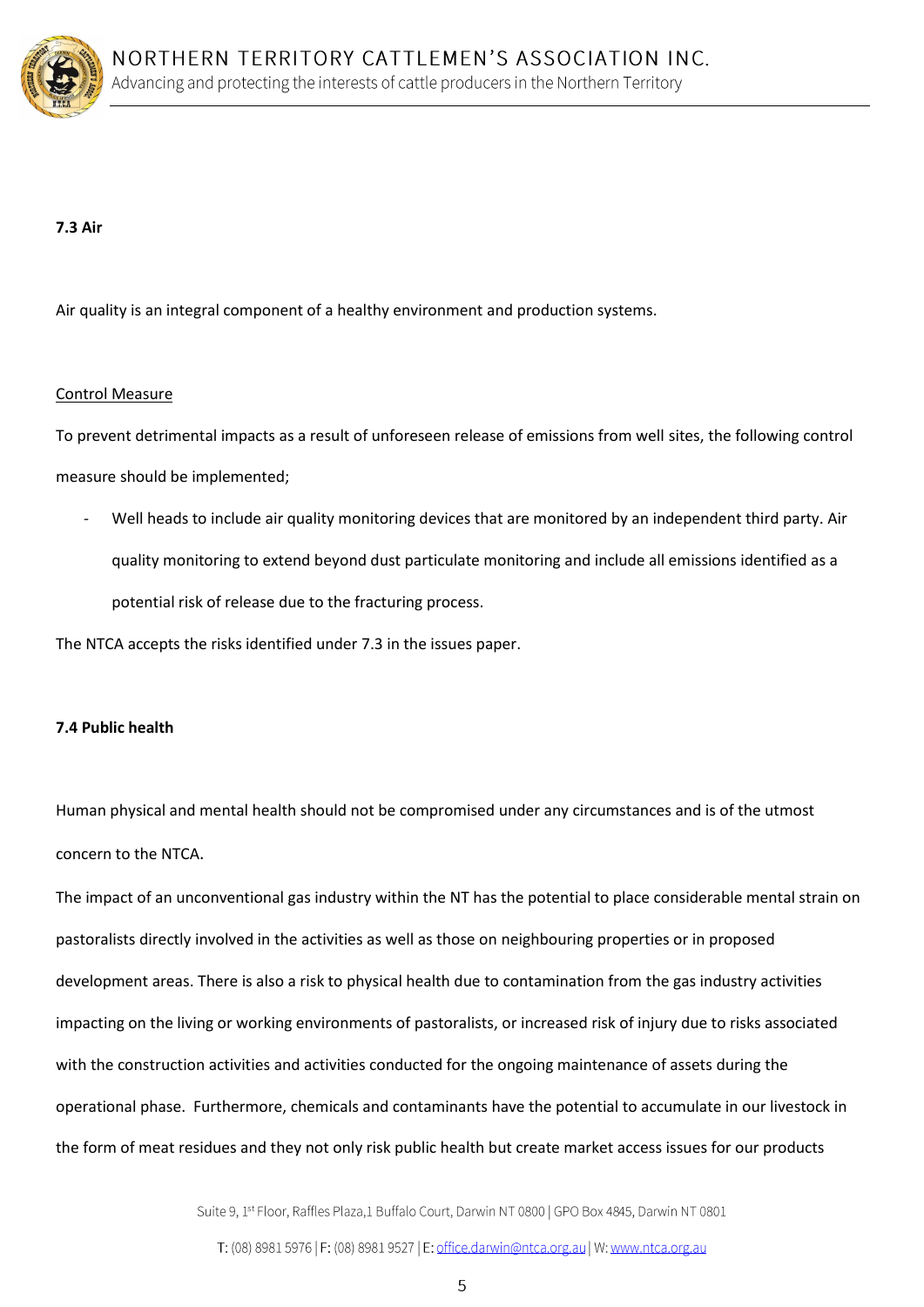

The NTCA accepts the risks identified under 7.4 in the issues paper.

### **7.5 Aboriginal People and their culture**

The NT pastoral sector has a long association and mutual respect with Aboriginal people.

There is a responsibility to ensure Aboriginal communities are provided credible and accurate advice.

The NTCA is of the view Aboriginal interests are well represented in this process through the Central and Northern Land Councils.

### **7.6 Social Impacts**

It is critical for the future of the Northern Territory that the social fabric of communities is maintained and enhanced and the NTCA is concerned that there is a real risk that an unconventional gas industry, and the boom and bust phases associated with establishing the industry, may have a detrimental impact on the long-term viability of communities.

The NTCA agree that an exhaustive assessment of the social impacts is too early to determine, however the highest priority must be to ensure that benefits for communities remain post development.

#### Control Measures

The NTCA maintains the following measures should be implemented to ensure the social fabric of communities is

either enhanced or maintained as a result of introducing an unconventional gas industry into the NT; Suite 9, 1st Floor, Raffles Plaza,1 Buffalo Court, Darwin NT 0800 | GPO Box 4845, Darwin NT 0801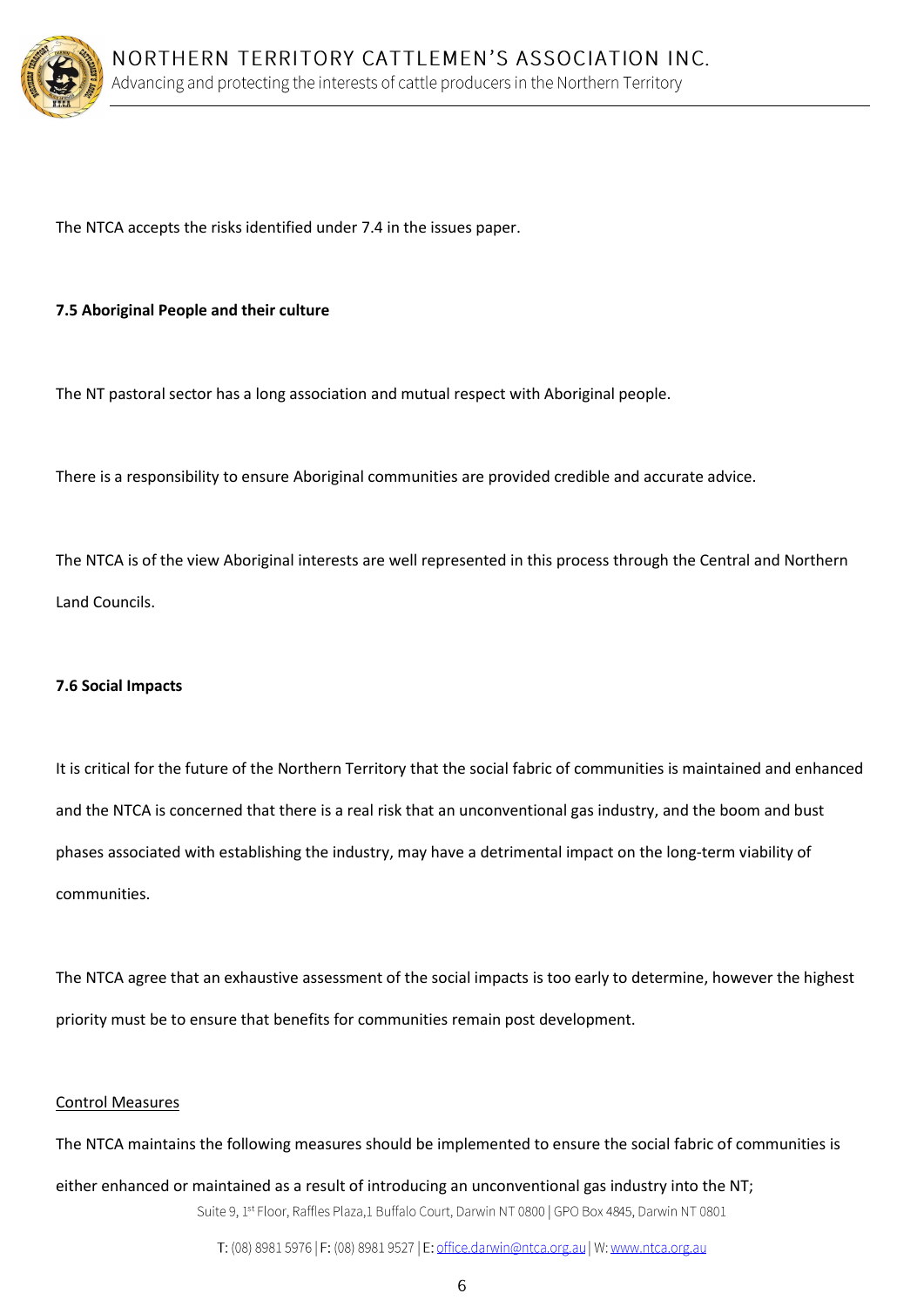

- Establish a policy similar to the Western Australia Royalties for Regions program, to ensure economic benefits generated as a result of the unconventional gas industry are invested into the communities affected by the shale gas projects. Benefits should be in the form of investment in infrastructure and long term capital assets.
- Compensation to be negotiated on a case by case basis with individual landholders.

The NTCA accepts the risks identified under 7.6 in the issues paper.

### **7.7 Economic impacts and 7.8 Land Access**

The NT pastoral industry reserves the right to exist without detriment from another industry and maintains that those that hold a proprietary interest in the land reserve the right to negotiate access, including the right to say no and or yes.

Access to pastoral land, and the conditions upon which the land is accessed, has been identified as key to managing a number of the other risks identified by the panel. For example, mental health is linked to the ability of a pastoralist to negotiate control points that will provide confidence that project risks are adequately managed. Therefore, the conditions under which land is accessed is considered a critical point for pastoralists.

#### Control Measure

Due to the varying degrees of risk associated with each project and complex issues that will be unique from site to site and project to project, the NTCA considers individual rights critical to upholding the welfare of pastoralists and individual businesses, and as such maintains that a gas industry model in the Northern Territory must include the right to negotiate compensation for individual landholders including the individual right of pastoralists to say **NO and or Yes to access**.

Suite 9, 1<sup>st</sup> Floor, Raffles Plaza,1 Buffalo Court, Darwin NT 0800 | GPO Box 4845, Darwin NT 0801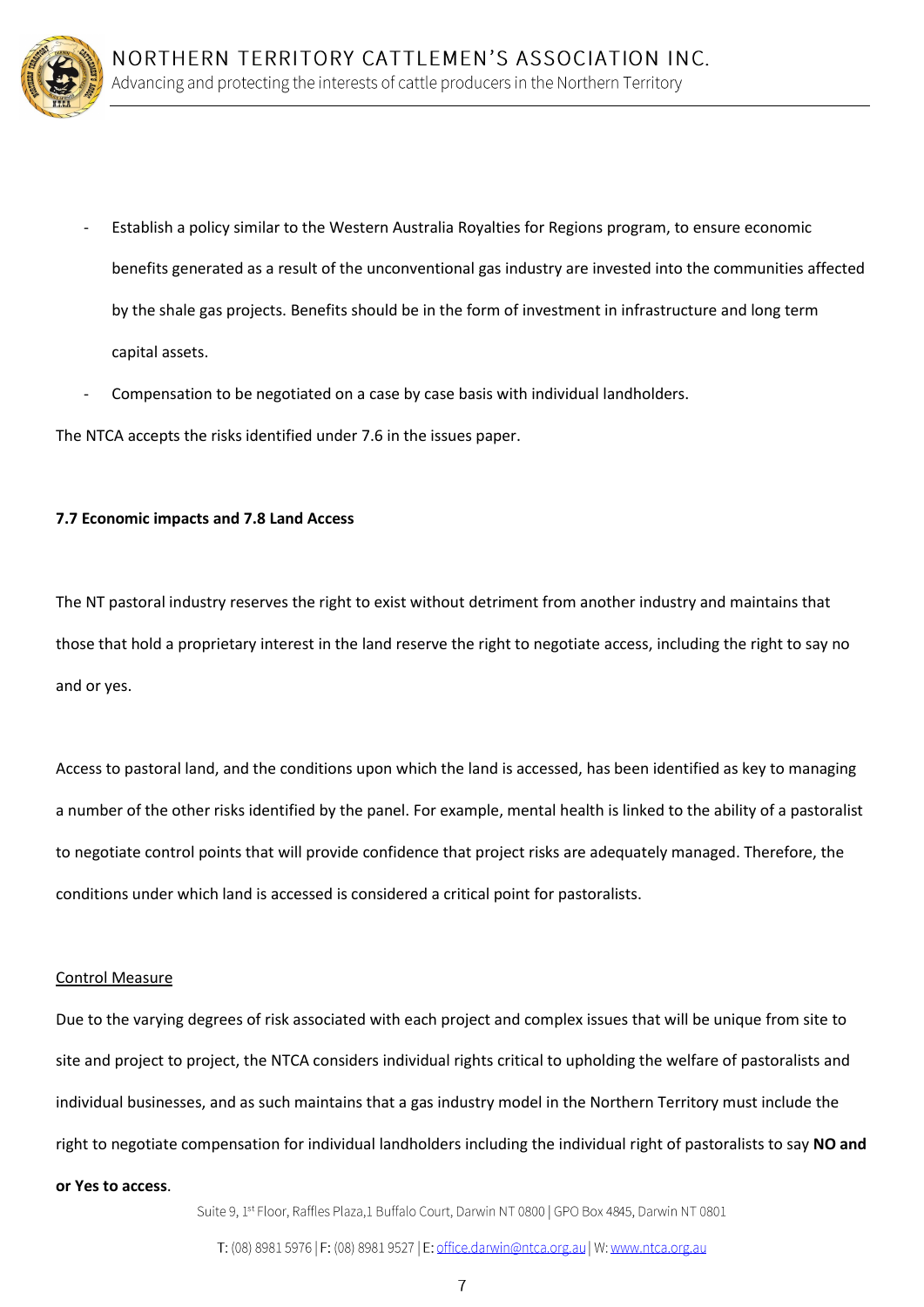

This right must be legislated.

As Perpetual Leaseholders, NTCA members have the right of Exclusive Possession of their Land.

Each Landholder has the right to generally use the Lease (in accordance with the Lease conditions) without limitation.

The NTCA accepts the risks identified under 7.7 and 7.8 in the issues paper.

# **7.9 Regulatory Framework**

The current regulatory land access framework is inadequate and does not meet the expectations of landholders and or delivers any compensation.

The Government, must establish a legislative framework for land access, conduct and compensation agreements between Landholders and Proponents.

The Land Access framework must acknowledge that the Proponent has a general liability to compensate Landholders for any compensable effects suffered by the Landholder, and a Land Access, Conduct and Compensation Agreement must be agreed before access is undertaken.

Land Access, Conduct and Compensation Agreements can only be negotiated through full disclosure by proponents, that avails to the Landholder:

Suite 9, 1st Floor, Raffles Plaza,1 Buffalo Court, Darwin NT 0800 | GPO Box 4845, Darwin NT 0801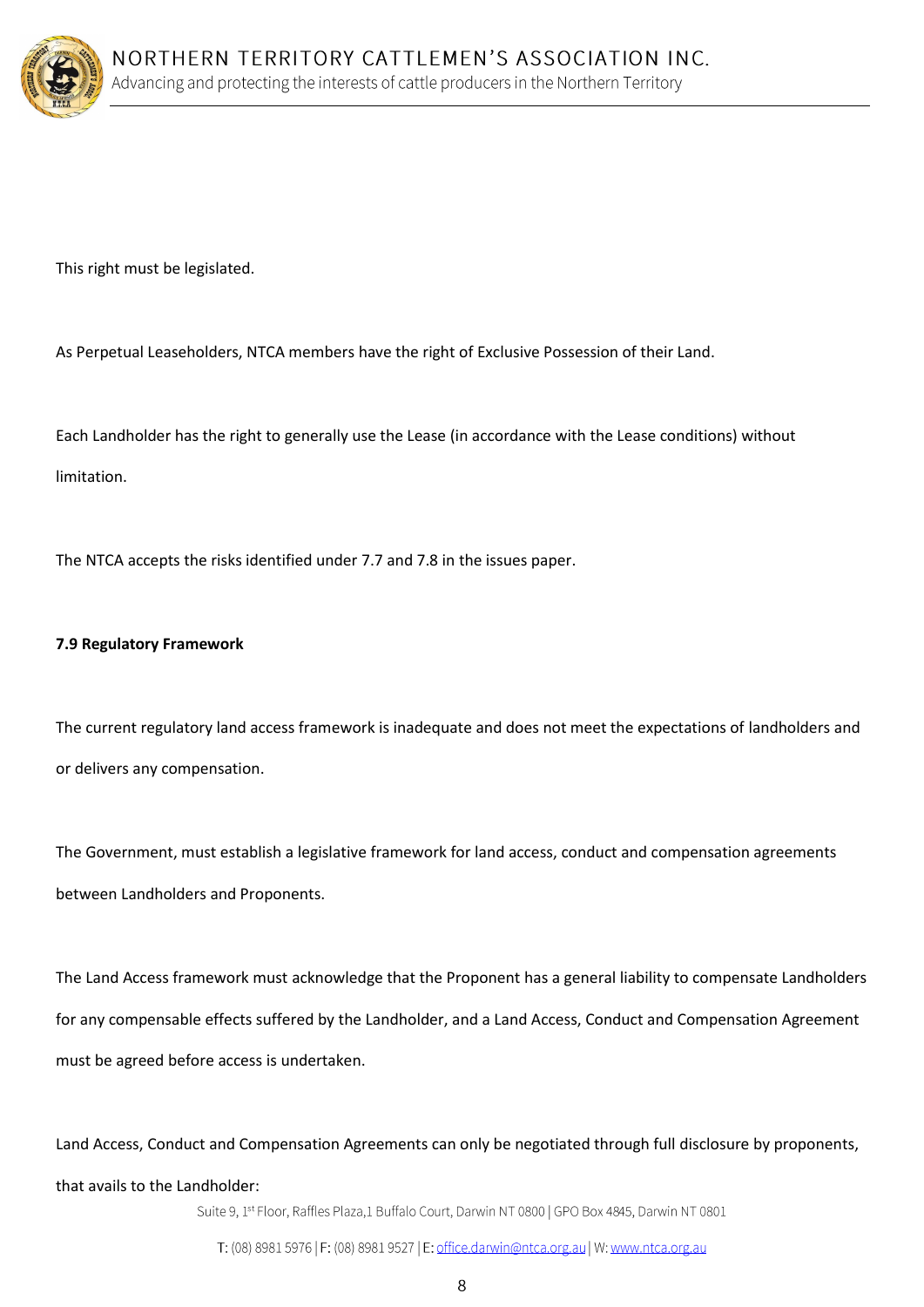

- What;
- Where; and
- When;

of the activities to be undertaken on the Land.

Government must legislate that a proponent who enters land in a petroleum authority's area to carry out an activity without agreement must be liable to a penalty.

The NTCA requests that the inquiry investigates a regulatory model that includes a layer of independent regulatory protection, particularly in relation to gas well integrity during construction, exploration and production and once decommissioned.

The NTCA requests the inquiry investigates a model of transparent bonds held in perpetuity and managed by an independent authority.

The NTCA requests that the inquiry investigates the merits of a gas reservation policy on behalf of all Territorians to ensure residents have access to clean and affordable gas for the foreseeable future.

The NTCA accepts the risks identified under 7.9 in the issues paper.

Suite 9, 1st Floor, Raffles Plaza, 1 Buffalo Court, Darwin NT 0800 | GPO Box 4845, Darwin NT 0801